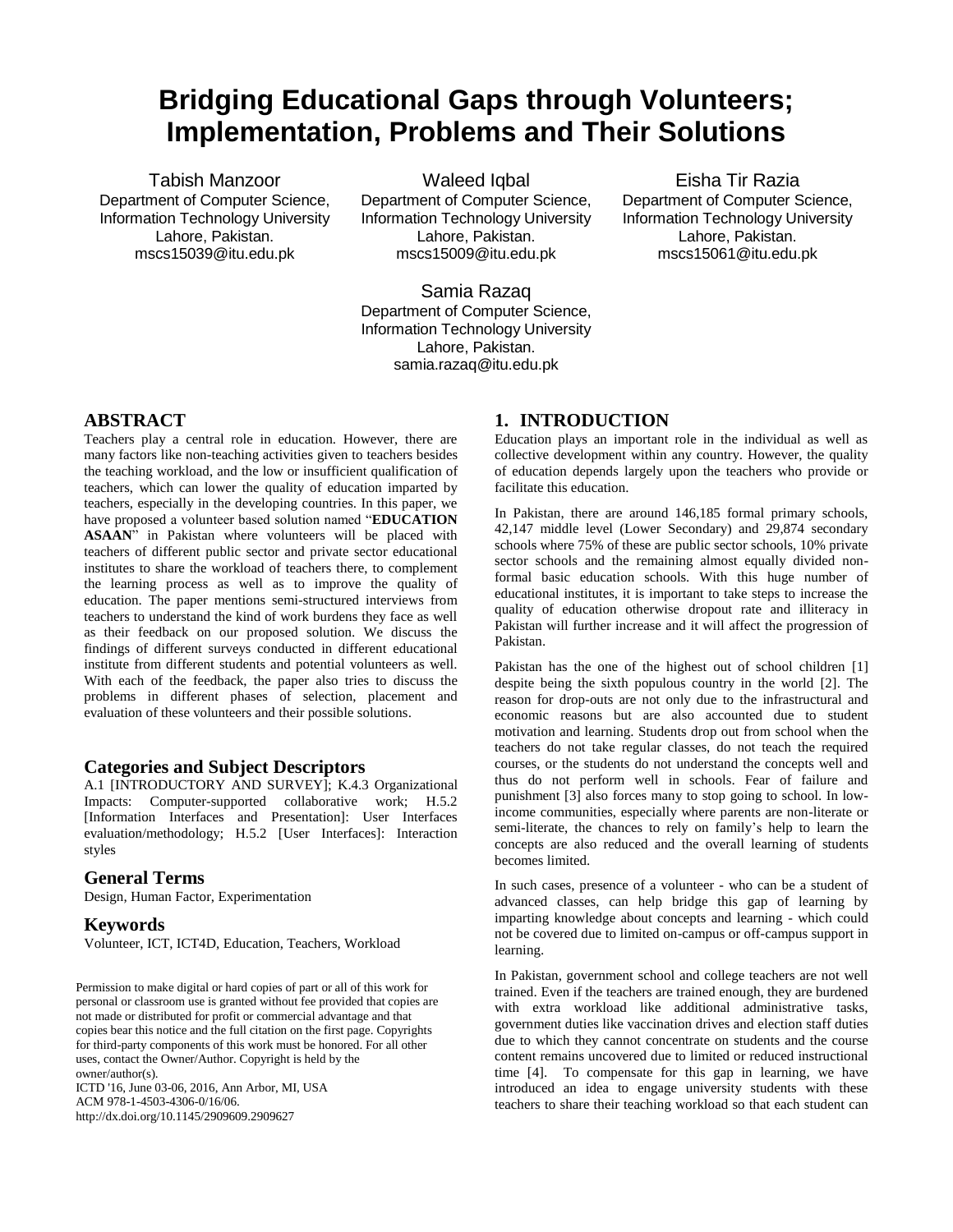get enough attention or if teacher is not well qualified; students can get good quality of education through these volunteers. Volunteers can also be encouraged to the join the teaching profession so that quality teachers can be produced.

Volunteers on their own cannot always confirm standardized contribution without the presence of qualified teachers or proper training. Fenzel et. al. [5] examined the effectiveness of using volunteer teachers in 11 alternative urban middle schools. Their study showed that experienced teachers have more control over the class and the students find the class more conducive to learning in case of experienced teacher as compared to a volunteer teacher. In the same study authors described that volunteer teachers have also proven to be useful resources, provided that they are given proper training.

A five-year experience of the Experimental Programs Division at Kent State University with the use of volunteers in college teaching suggests that there may be intrinsic advantages to volunteerism in higher education [6].

# **2. RELATED WORK**

Researchers have also looked at volunteer learning in previous studies. Barbara A. Wasik [7] suggested guidelines for schools or community organizations which developed volunteer tutoring programs to help young children in process of reading and learning. These guidelines are based on evidence from wellresearched and effective tutoring programs across America. In this program, college graduates work as volunteer teachers for at-risk children attending middle schools from low income homes.

Volunteer based learning programs are not new, and a lot of work is already being done by NGOs and social enterprises across subcontinent.

There are many organizations that are working to increase the quality of education in India. India has 22% of the world population [8][9]. This large number has also increased the demand for good quality teachers, which is hard to meet. India has also facing the problem of having the 46% of the world illiterates [9]. This is where various organizations come into service to help to reduce this factor.

Teach for India [10] is a project working in 5 different cities in India. Their major function is to get the graduates in the school for teaching. Just like in this context, the Akanksha [11] is foundation and organization that provide low-income communities with highquality education through engaging volunteers.

Bhumi [12] is also a non-profitable educational NGO and has trained more than 5000 volunteers. Bhumi's has supplementary education program for under-privileged children. Trained volunteers of Bhumi deliver the program during the weekends.

Just like above mentioned projects, a project was introduced in Pakistan, Teach Pakistan Initiative [13]. Function of this organization was to engage a selective group of students from all over the country to be a teacher in a low-income public, private, or Madrassa School.

## **3. OBJECTIVES**

To learn more about the possible advantages and hurdles of this project as well as to get an understanding of the needs of the stakeholders involved, we conducted surveys from teachers, students and potential volunteers. Our objectives of these surveys were to extract information and feedback about the following:

i. Reception of the idea of volunteers among teachers.

- ii. Reactions of students to the idea of learning from nonteachers.
- iii. Learning of ground realities and identification of missing information, if any.
- iv. Response of potential volunteers and volunteer education group to this idea.

# **4. METHODOLOGY**

We conducted different surveys in different institutes. The targeted institute has been from both private and government sector. Intercommunication was by interview and questionnaire paper. We got responses from different students, teachers and university students - which are going to be volunteers. Surveys were conducted in Urdu (Local language of that region) in order to make communication better and comfortable between interviewer and interviewee. All responses were recorded on papers and on voice recorders with the permission of the interviewee.

## **4.1 Volunteer's Survey**

We conducted 30 surveys with volunteers. All of those interviews were conducted through paper-based approach. 10 surveys were conducted with graduate students and 20 surveys were conducted with undergraduate students. 30% of the overall interviewees were female. During all of these surveys, necessary help in form of verbal guidelines for understanding the questionnaire were provided to interviewees where they found any ambiguity.

## **4.2 Teacher's Survey**

Our target was to get interviews from teachers of diverse institutes to get a spectrum of feedback on the idea. A total of 5 teachers were interviewed. 3 of them were from schools, 1 from college and 1 from university in order to get the maximum output in feedback about our idea. All these teachers were teaching different grade students. This was done to ensure maximum diversity of opinion. They were teaching different subject that ranges from basic humanities and science to advance bachelor level subjects. One of our survey sites is shown in Fig. 1.

## **4.3 Student's Interviews**

We conducted 50 surveys with students of different schools, colleges and universities. All surveys were conducted using paper-based approach. 30 surveys were conducted from school level students, 10 surveys were conducted from college level students and 10 surveys were conducted from university level students.



Fig. 1: Survey Site- a public school in Lahore, Pakistan

We used quota sampling for conducting these surveys. A teacher student rate was defined which was 1:10, which represents the quota of the interviewees conducted.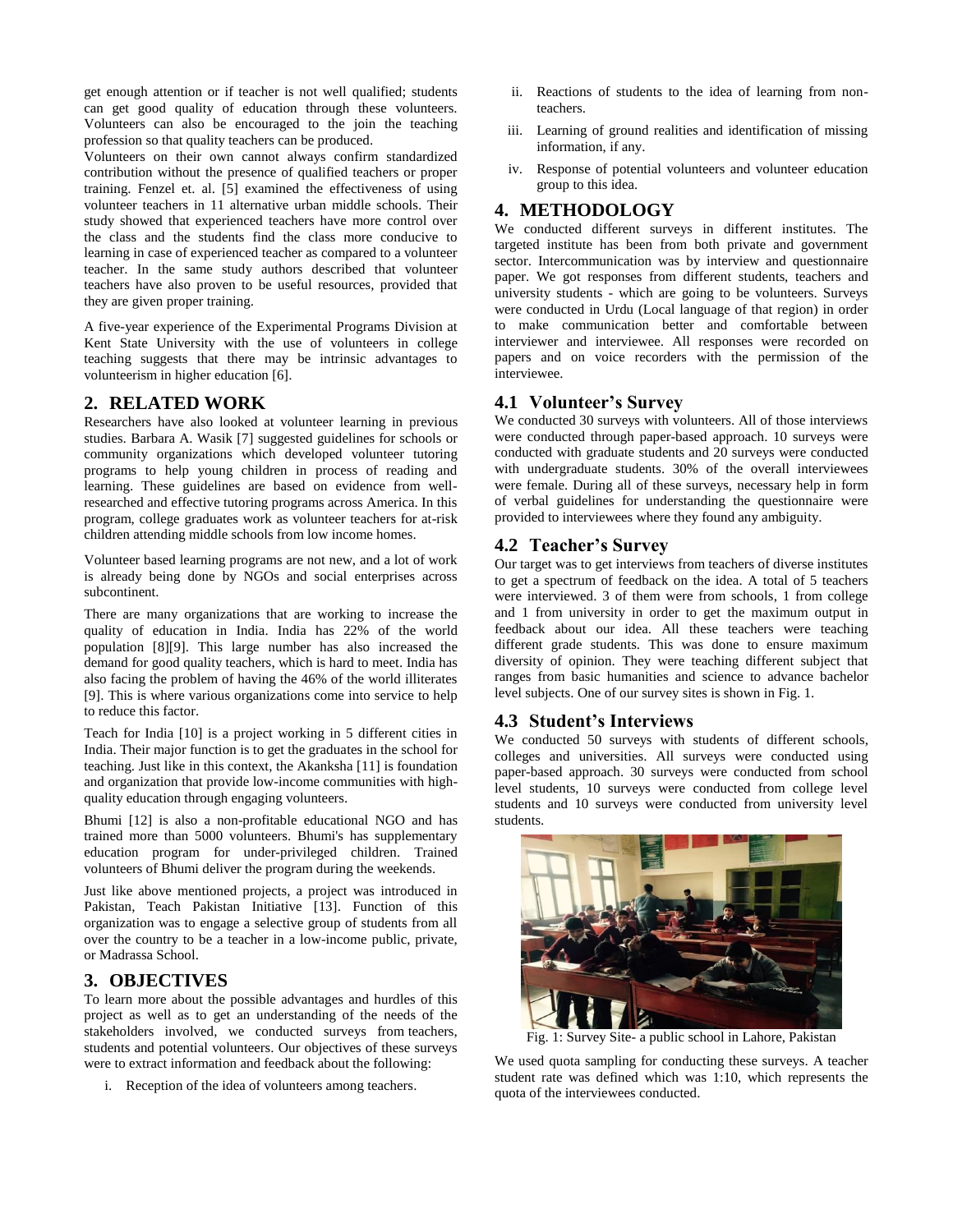In order to filter the accuracy of the answers as well as ensure the seriousness of respondents, we used 'Attention Filters' by introducing 2 questions with different wording having same meaning at different points of the survey. If the interviewee has provided with similar answers to both of the question variations, then we have considered that the interviewee is attentive toward the questionnaire and is providing accurate information. The questions asked in the survey were concerned about what they are currently studying? what difficulties they are facing in studies? and what is their feedback about this idea?

We also added many option based questions to gauge the preference of respondents between two choices or options. To learn about their parameters of institution preference to serve as a volunteer, we asked the volunteers about whether they would prefer to go to an institute that is far from their hometown but has high ranking or would they prefer the educational institution that is closer but has lower ranking.

#### **4.4 Implementation of EDUCATION ASAAN**

This section explains the implementation methodology for the volunteer idea.

**Duration and Method:** We will introduce the volunteer based activity as a semester long course in different universities. The idea behind offering it as a course is to incentivize the students to volunteer for it along with their regular course work. The idea of incentivizing by giving credits to the students was later removed, as it goes against the spirit of volunteering. This course will be introduced twice a year where every student will have to go to any school, college and university that is allocated to them, in his/her undergraduate 2nd year or 1st year of postgraduate studies to help teachers to share their job workload.

**Selection of Volunteers:** Volunteers will be selected using a standardized test system to ensure their minimum knowledge level and capability before assigning them teaching tasks. Afterwards, they will be interviewed after the test.

**Placement of Volunteers:** The volunteer university will have the responsibility to assign educational institute to their students where its students will perform the volunteering activities and helping the teachers. We will call the educational institute where the volunteers would perform duties as '*host institute*'. The rules of placement of volunteer will be the same between institutes.

**Monitoring of Volunteers:** A web based portal will be introduced for monitoring the volunteers and evaluating their performance. Activities performed by the volunteers will be entered through a web portal so that their performance can be viewed on the dashboard. The collected data can be used in other educational projects as well as for future recommendation and assignment of the same volunteers. The portal will be managed by the host institute teachers, who will be mentoring and supervising the volunteers.

Initially, we will rely on the support of the universities to support this project financially, but when the project becomes mature then we can move to other financial resources like government finance and other private investors.

## **5. FINDINGS:**

During our research for this project, we received positive comments from our stakeholders. Some of them were curious to know when this project will be implemented.

**Teachers' Feedback:** Teachers from different institutes appreciated this project very much and showed their interest in this project. Most of the teachers said that they will provide basic training to volunteers during their placement tenure in their

institute. Teachers were also concerned about the dress code of volunteers as they wanted the volunteers to dress formally to be a better role model for young children. They believed that dress code leaves a good impression on students. Teachers also told us that they were burdened with extra administrative tasks along with the teaching workload like administrative duties, school procurement tenders, election duties etc.

**Volunteer's Perspective:** Volunteers showed interest in this project. They wanted to gain and enhance their teaching skills as they wanted to do community service to increase the quality of education. In the institute selection question, more than 25 students showed a preference for teaching in schools as compared to teaching in colleges and universities. The overall preference of host institute is also visible in Fig. 2. This also addresses the point about whether they are willing to teach or not.

Students were very excited about this project as they will get exposure of up-to-date research from a university student who is doing advanced studies in a subject for the same subject for which s/he is volunteering for, in the host institute.

Some concerns were also highlighted during our interviews.

- i. Volunteers and teachers were concerned about the work timings of volunteers.
- ii. Volunteer were concerned about how they will be evaluated
- iii. Teachers and volunteers showed concern about how volunteers would be placed or allocated in any institute.

Even still with these problems, they gave us some additional ideas about how we can add functions in this project to make it more attractive.

## **6. PROPOSED SOLUTION**

After some brainstorming with the team, we come up with some solutions to these problems.



**Fig. 2: Volunteer Preference for Institute**

**Solution for Work Timings of Volunteers:** Volunteers were concerned about their work timings as they would all be university students themselves and could not promise more than a certain number of hours per week due to their schedules. It was proposed that the volunteers would require to be be present for the entire duration of the working hours in the host institute for selected days in a week. These days will be decided with the supervising teacher's consent. On the remaining days, the volunteers can choose to be absent from the host institutes.

**Solution for Evaluation of Volunteers:** Volunteers were concerned about their during-assignment and post-assignment evaluations. The solution proposed was that the evaluation of volunteers should be done by its supervising teacher in the host institute because that teacher is available with volunteer for whole working time and can evaluate volunteer more precisely than university volunteer.